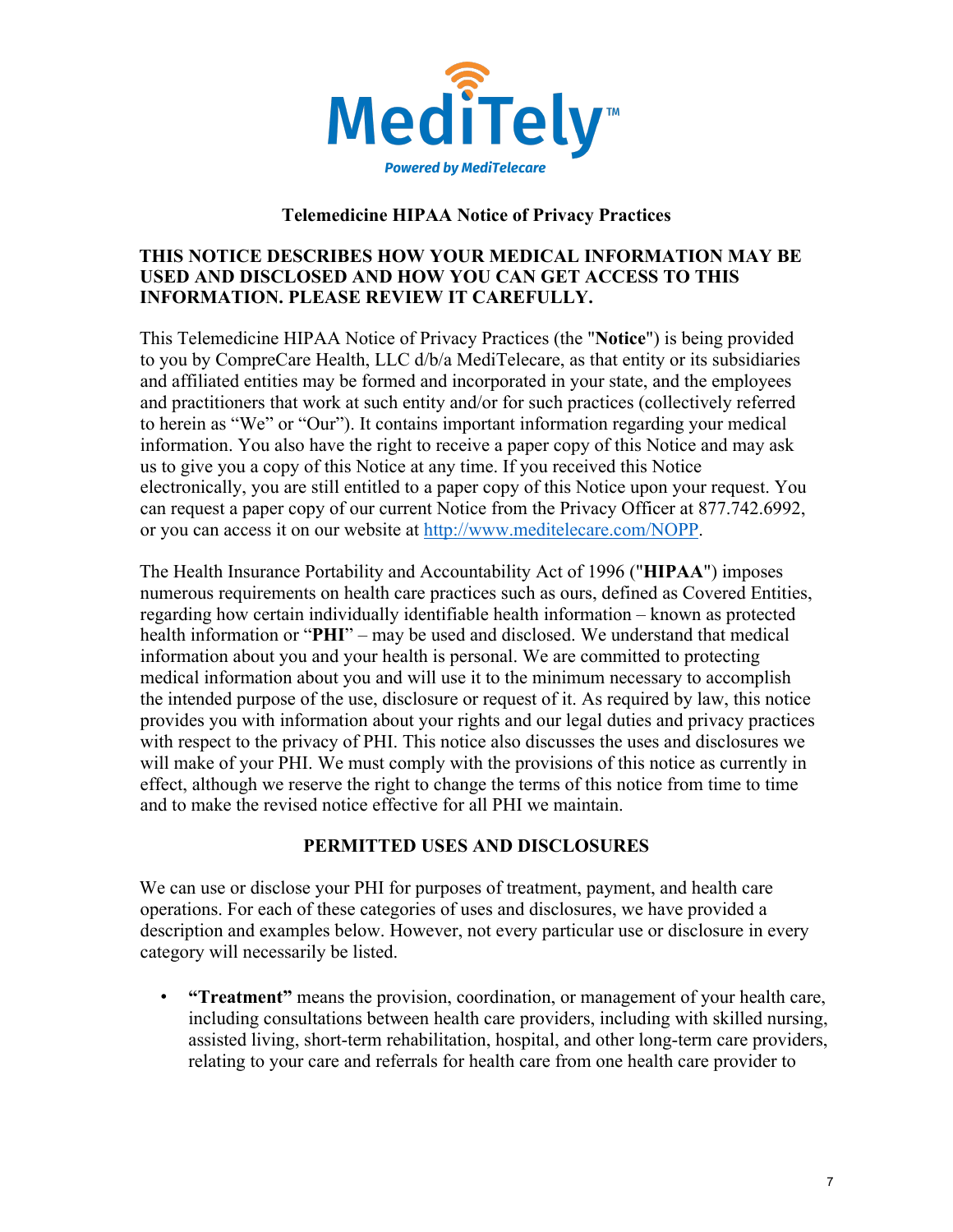another. For example, your physician treating you for diabetes may need to know if you have a psychiatric disorder or are taking psychotropic medications because such disorders or medications may have disease-disease or drug-disease interactions with diabetes. In addition, the physician may need to contact another provider for purposes of treating a psychiatric disorder or condition when our providers are not available to provide your care.

- **"Payment"** means the activities we undertake to obtain reimbursement for the health care provided to you, including billing, claims management, determinations of eligibility and coverage, collections, case management, and other utilization review activities. For example, we may need to provide PHI to your insurance carrier or a party financially responsible for your care in order to determine whether the proposed course of treatment will be covered, to determine appropriate reimbursement, or to obtain payment. Federal or state law may require us to obtain a written release from you prior to disclosing certain specially protected PHI for payment purposes, and we will ask you to sign a release when necessary under applicable law.
- **"Health Care Operations"** means the support functions for our practice and providers, related to referral, facilitating the telemedicine connection and visit, care coordination, compliance reviews, compliance programs, treatment and payment, quality assurance activities, receiving and responding to patient comments and complaints, provider training, audits, business planning, development, management, legal, and administrative activities. For example, we may use your PHI to evaluate the performance of our provider staff when caring for you. We may also combine PHI about many patients to make clinical qualitative review decisions or decide what additional services we should offer, what services are not needed, and whether certain treatments are effective. We may also disclose PHI for review and educational purposes. In addition, we may remove, or deidentify, information that identifies you so that others can use the de-identified information to study health care, conduct research, collect population health data, and determine methods for improved health care delivery without learning who you are.

### **OTHER USES AND DISCLOSURES OF PROTECTED HEALTH INFORMATION**

We may also use your PHI in the following ways:

- To provide appointment reminders and schedule your availability for your treatment.
- To tell you about or recommend possible treatment alternatives or other health-related benefits and services that may be of interest to you.
- To your family, personal representative, power of attorney, guardian, or any other individual identified by you to the extent directly related to such person's involvement in your care or the payment for your care. We may use or disclose your PHI to notify, or assist in the notification of, a family member, a personal representative, or another person responsible for your care, of your general condition or death. If you are available, we will give you an opportunity to object to these disclosures, and we will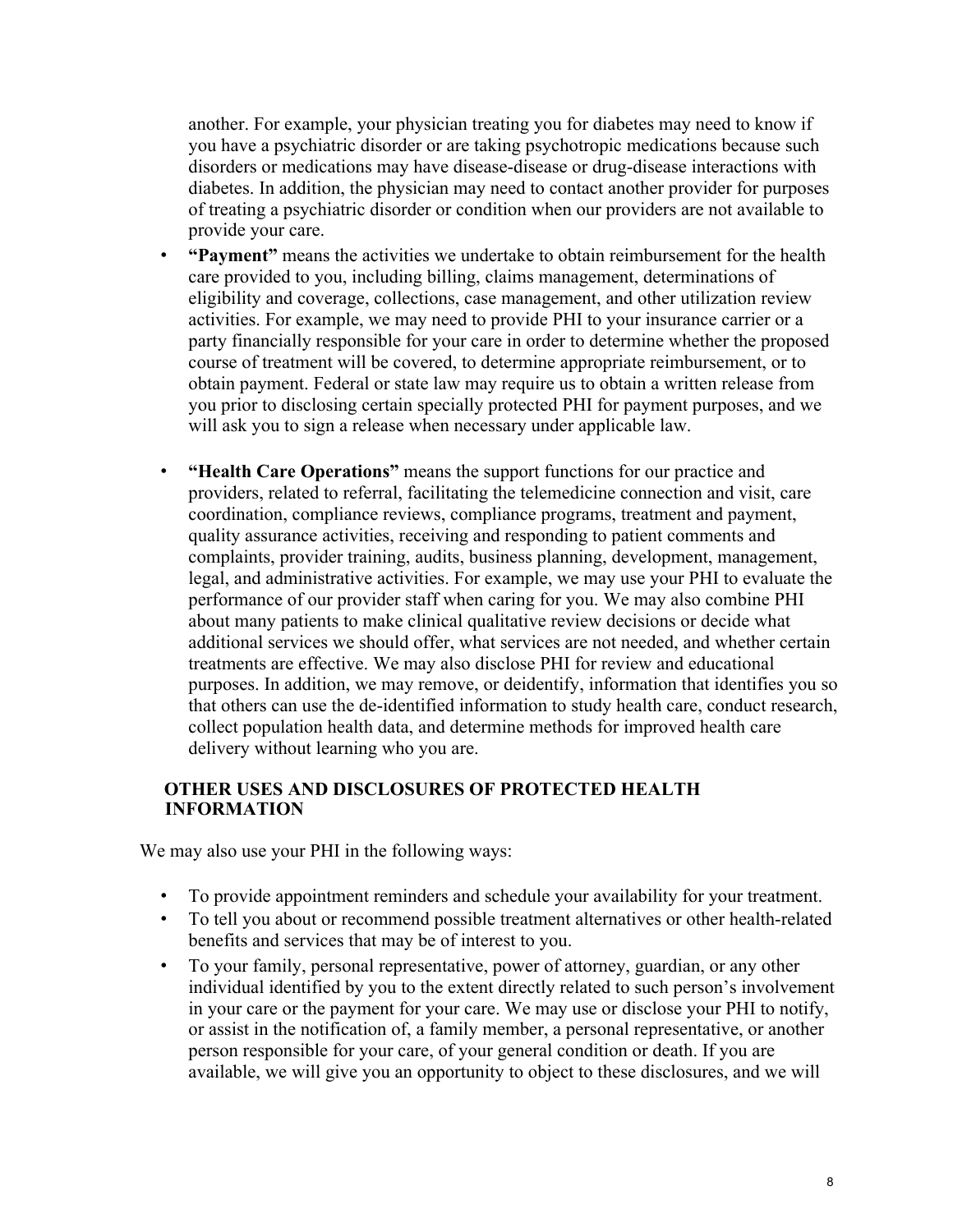not make these disclosures if you object. If you are not available, incapacitated or unable to make informed consent decisions about your health care we will determine whether a disclosure to your family or personal representative is permitted or required by law, in your best interests, taking into account the circumstances, and act based upon our professional judgment.

• When permitted by law, we may coordinate our uses and disclosures of PHI with public or private entities authorized by law or by charter to assist in disaster relief efforts.

We will allow your family and friends to act on your behalf to pick-up filled prescriptions and similar forms of PHI, when we determine, in our professional judgment, that it is in your best interest to make such disclosures.

- We may use or disclose your PHI for research purposes, subject to the requirements of applicable law. For example, a research project may involve comparisons of the health and recovery of all patients who received a particular medication. All research projects are subject to a special approval process which balances research needs with a patient's need for privacy. When required, we will obtain a written authorization from you prior to using your PHI for research.
- In certain cases, we will provide your information to contractors, agents and other parties who need the information in order to perform a service for us ("Business Associates"), including, without limitation, obtaining payment for health care services, technology services providers, or carrying out other business operations. In those situations, PHI will be provided to those contractors, agents and other parties as is needed to perform their contracted tasks. Business Associates are required to enter into an agreement maintaining the privacy of the protected health information released to them under certain terms and conditions required of them by state and federal law.
- We may share your information with an insurance company, law firm or risk management organization in order to maintain professional advice about how to manage risk and legal liability, including insurance or legal claims. However, in these situations, we require third parties to provide us with assurances that they will safeguard your information under terms and conditions required by applicable state and federal law.
- We will use or disclose PHI about you when required to do so by applicable law, only to the extent necessary to meet such a requirement.
- In accordance with applicable law, we may disclose your PHI to your employer if we are retained to conduct an evaluation of whether you have a work-related illness or injury. You will be notified of these disclosures by your employer or the provider as required by applicable law.
- Incidental uses and disclosures of PHI sometimes occur and are not considered to be a violation of your rights. Incidental uses and disclosures are by-products of otherwise permitted uses or disclosures which are limited in nature and cannot be reasonably prevented.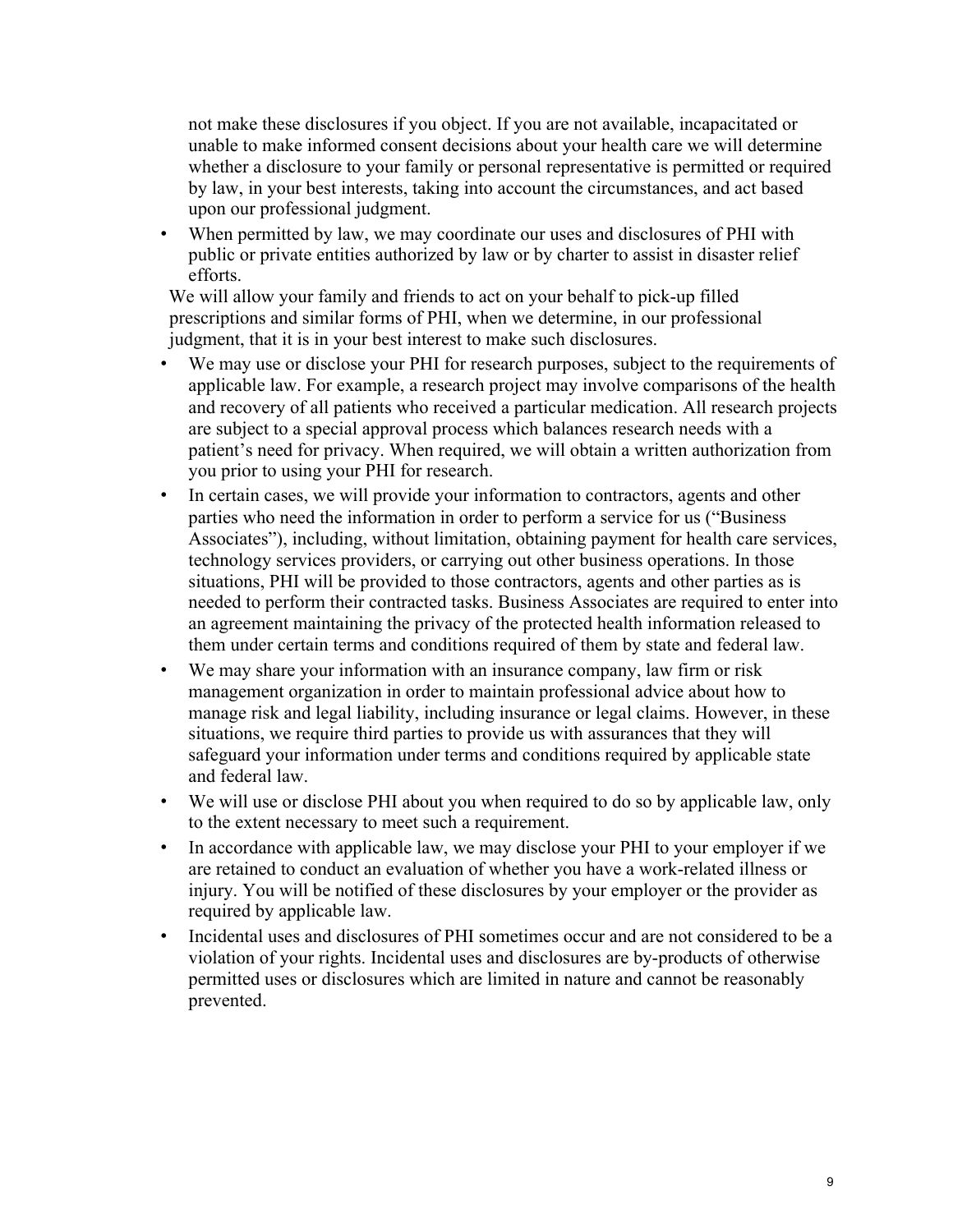## **SPECIAL SITUATIONS**

Subject to the requirements of applicable law, we will make the following uses and disclosures of your PHI:

- Involuntary patients: Information regarding patients who are being treated involuntarily, pursuant to law, will be shared with other treatment providers, legal entities, third party payors and others, as necessary to provide the care and management coordination needed in compliance with state and federal law.
- Emergencies: In life threatening emergencies, we will disclose information necessary to avoid serious harm or death.
- Organ and Tissue Donation. If you are an organ donor, we may release PHI to organizations that handle organ procurement or transplantation as necessary to facilitate organ or tissue donation and transplantation.

Military and Veterans. If you are a member of the Armed Forces, we may release PHI about you as required by military command authorities. We may also release PHI about foreign military personnel to the appropriate foreign military authority.

- Worker's Compensation. We may release PHI about you for programs that provide benefits for work-related injuries or illnesses.
- Public Health Activities. We may disclose PHI about you for public health activities, including disclosures:
	- o to prevent or control disease, injury or disability;
	- o to report births and deaths;
	- o to report child abuse or neglect;
	- o to persons subject to the jurisdiction of the Food and Drug Administration (FDA) for activities related to the quality, safety, or effectiveness of FDA-regulated products or services and to report reactions to medications or problems with products;
	- $\circ$  to notify a person who may have been exposed to a disease or may be at risk for contracting or spreading a disease or condition; or
	- o to notify the appropriate government authority if we believe that an adult patient has been the victim of abuse, neglect or domestic violence. We will only make this disclosure if the patient agrees or when required or authorized by law.
- Health Oversight Activities: We may disclose PHI to federal or state agencies that oversee our activities (e.g., providing health care, seeking payment, integrity agreements, audits, and civil rights).
- Lawsuits and Disputes: If you are involved in a lawsuit or a dispute, or a guardianship proceeding, we may disclose PHI subject to certain limitations and only to the extent permissible by law.
- Law Enforcement: We may release PHI if asked to do so by a law enforcement official:
	- o In response to a court order, warrant, summons or similar process;
	- o To identify or locate a suspect, fugitive, material witness, or missing person;
	- o About the victim of a crime under certain limited circumstances;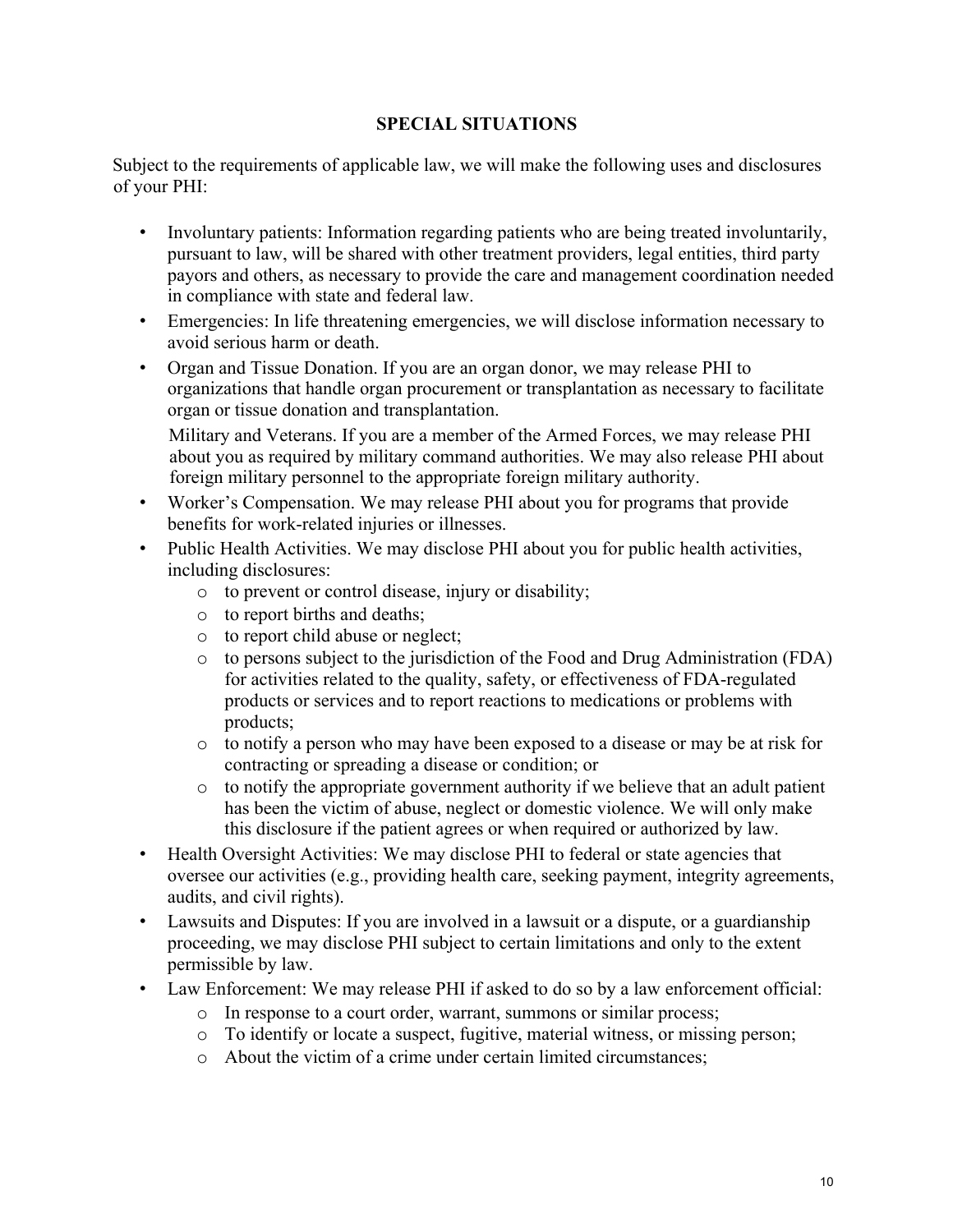- o About a death we believe may be the result of criminal conduct;
- o About criminal conduct on our premises; or
- o In emergency circumstances, to report a crime, the location of the crime or the victims, or the identity, description or location of the person who committed the crime.
- Coroners, Medical Examiners and Funeral Directors: We may release PHI to a coroner or medical examiner. We may also release PHI about patients to funeral directors as necessary to carry out their duties.
- National Security and Intelligence Activities: We may release PHI about you to authorized federal officials for intelligence, counterintelligence, other national security activities authorized by law or to authorized federal officials so they may provide protection to the President or foreign heads of state.
- Inmates. If you are an inmate of a correctional institution or under the custody of a law enforcement official, we may release PHI about you to the correctional institution or law enforcement official. This release would be necessary (1) to provide you with health care; (2) to protect your health and safety or the health and safety of others; or (3) for the safety and security of the correctional institution or law enforcement.

Serious Threats. As permitted by applicable law and standards of ethical conduct, we may use and disclose PHI if we, in good faith, believe that the use or disclosure is necessary to prevent or lessen a serious and imminent threat to the health or safety of a person or the public or is necessary for law enforcement authorities to identify or apprehend an individual.

# **CONFIDENTIALITY OF MENTAL HEALTH, HIV, ALCOHOL, AND DRUG ABUSE PATIENT RECORDS**

PHI related to your mental health, psychotherapy notes, HIV, genetic information, alcohol and/or substance abuse records, and other specially protected health information may enjoy certain heightened confidentiality protections under HIPAA and applicable state and federal law. Any disclosure of these types of records will be subject to these special provisions.

In the case of psychotherapy notes (i.e., notes that have been recorded by a mental health professional documenting counseling sessions and have been separated from the rest of your medical record) and alcohol and/or substance abuse records, the confidentiality of such PHI maintained by us is protected by federal law and regulations. Generally, we may not disclose any information identifying you as receiving psychotherapy, or as an alcohol or drug abuser, unless:

- The patient consents in writing;
- The disclosure is allowed by a court order; or
- The disclosure is made to medical personnel in a medical emergency or to qualified personnel for research, audit, or program evaluation.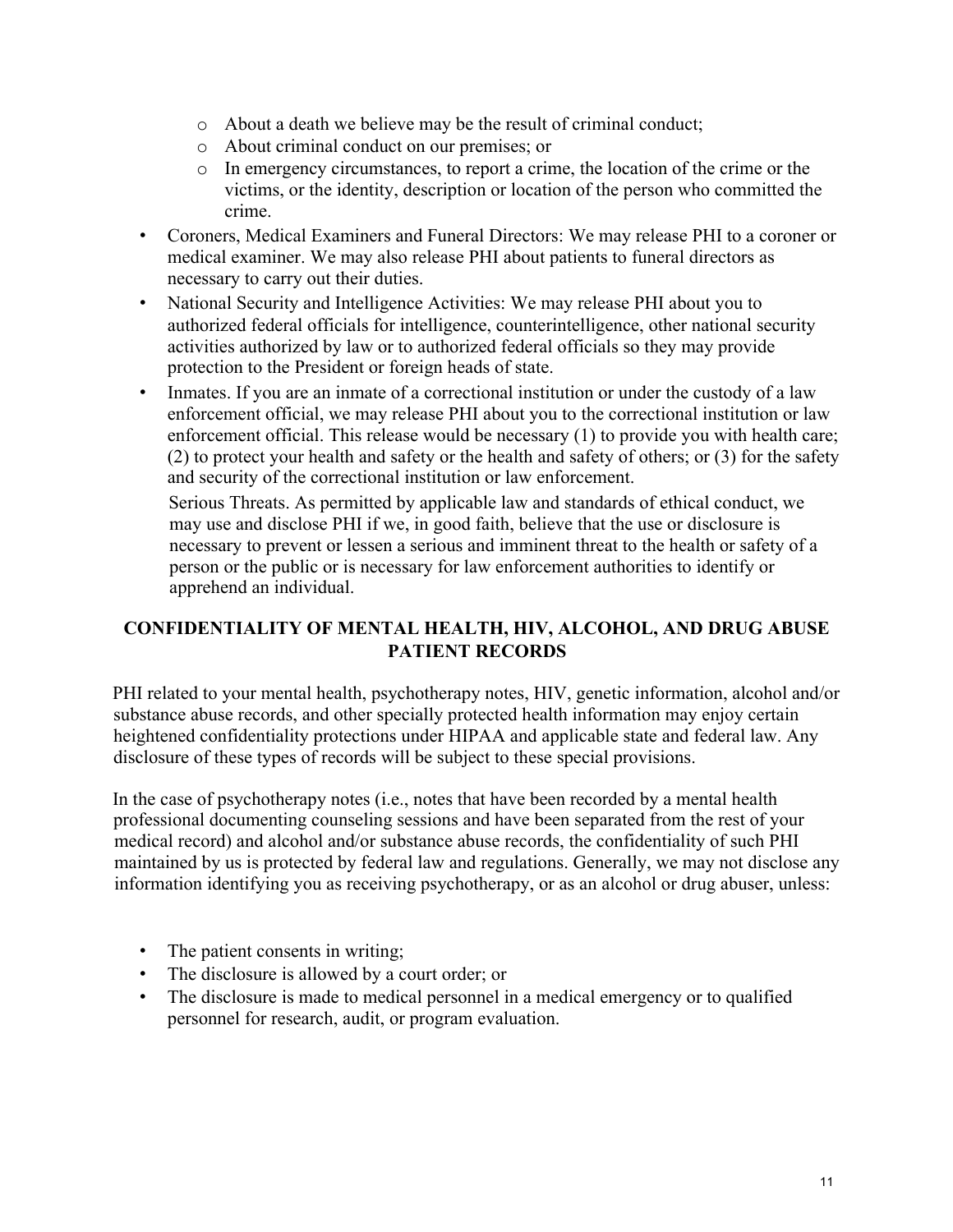Violation of federal law and regulations by a alcohol and/or substance abuse program is a crime. Suspected violations may be reported to appropriate authorities in accordance with federal regulations.

Federal law and regulations do not protect any information about a crime committed by a patient either at the program or against any person who works for the program or about any threat to commit such a crime. Disclosure may be made concerning any threat made by a patient to commit imminent physical violence against another person to the potential victim who has been threatened and to law enforcement.

Federal law and regulations do not protect any information about suspected child or elder abuse or neglect from being reported under applicable state law to appropriate state or local authorities.

When you sign a release of information regarding your psychotherapy notes and alcohol and/or substance abuse, or an authorization, it may later be revoked, provided that the revocation is in writing. The revocation will apply, except to the extent we have already taken action in reliance thereon.

## **OTHER USES OF YOUR HEALTH INFORMATION**

Certain uses and disclosures of PHI will be made only with your written authorization, including uses and/or disclosures:

of psychotherapy notes (where appropriate, as described above);

- for marketing purposes; and
- that constitute a sale of PHI under the Privacy Rule. Other uses and disclosures of PHI not covered by this notice or the laws that apply to us will be made only with your written authorization. You have the right to revoke that authorization at any time, provided that the revocation is in writing, except to the extent that we already have taken action in reliance on your authorization.

## **YOUR RIGHTS**

You have the right to request restrictions on our uses and disclosures of PHI for treatment, payment and health care operations. However, we are not required to agree to your request unless the disclosure is to a health plan in order to receive payment, the PHI pertains solely to your health care items or services for which you have paid the bill in full, and the disclosure is not otherwise required by law. To request a restriction, you may make your request in writing to the Privacy Officer.

You have the right to reasonably request to receive confidential communications of your PHI by alternative means or at alternative locations, including electronically. To make such a request, you may submit your request in writing to the Privacy Officer.

You have the right to inspect and copy the PHI contained in our provider records, except for: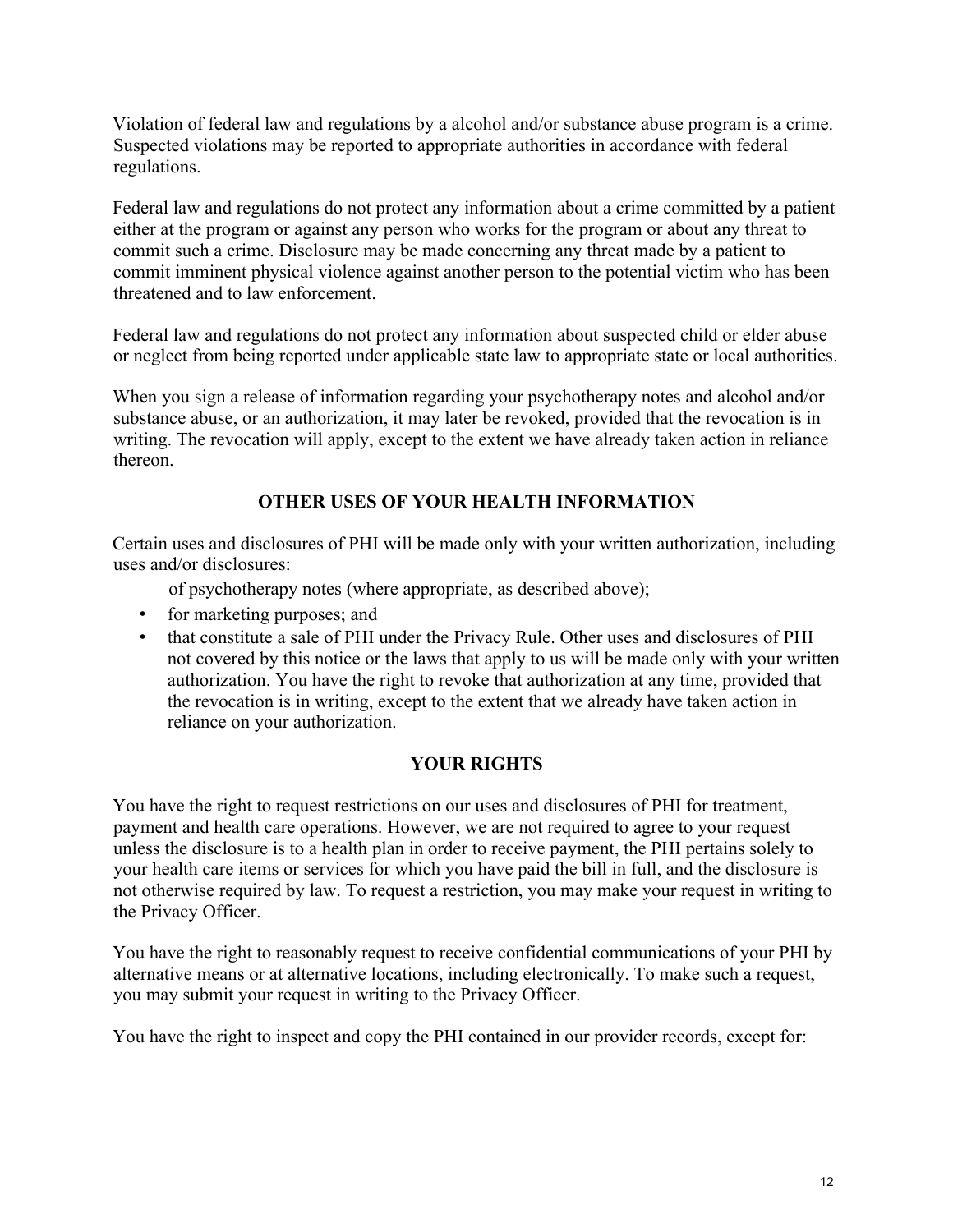- psychotherapy notes, (i.e., notes that have been recorded by a mental health professional documenting counseling sessions and have been separated from the rest of your medical record);
- information compiled in reasonable anticipation of, or for use in, a civil, criminal, or administrative action or proceeding;
- PHI involving laboratory tests when your access is restricted by law;
- if you are a prison inmate, and access would jeopardize your health, safety, security, custody, or rehabilitation or that of other inmates, any officer, employee, or other person at the correctional institution or person responsible for transporting you;
- if we obtained or created PHI as part of a research study, your access to the PHI may be restricted for as long as the research is in progress, provided that you agreed to the temporary denial of access when consenting to participate in the research;
- PHI contained in records kept by a federal agency or contractor when your access is restricted by law; and
- PHI obtained from someone other than us under a promise of confidentiality when the access requested would be reasonably likely to reveal the source of the information.

In order to inspect or obtain a copy of your PHI, you may submit your request in writing to the Privacy Officer or Medical Records Custodian. If you request a copy, we may charge you a fee for the costs of copying and mailing your records, as well as other costs associated with your request.

We may also deny a request for access to PHI under certain circumstances if there is a potential for harm to yourself or others. If we deny a request for access for this purpose, you have the right to have our denial reviewed in accordance with the requirements of applicable law. You have the right to request an amendment to your PHI but we may deny your request for amendment, if we determine that the PHI or record that is the subject of the request:

- was not created by us, unless you provide a reasonable basis to believe that the originator of PHI is no longer available to act on the requested amendment;
- is not part of your medical or billing records or other records used to make decisions about you;
- is not available for inspection as set forth above; or
- is accurate and complete.

In any event, any agreed upon amendment will be included as an addition to, and not a replacement of, already existing records. In order to request an amendment to your PHI, you must submit your request in writing to the Medical Record Custodian, along with a description of the reason for your request.

You have the right to receive an accounting of disclosures of PHI made by us to individuals or entities other than to you for the six years prior to your request, except for disclosures:

- to carry out treatment, payment and health care operations as provided above;
- incidental to a use or disclosure otherwise permitted or required by applicable law;
- pursuant to your written authorization;